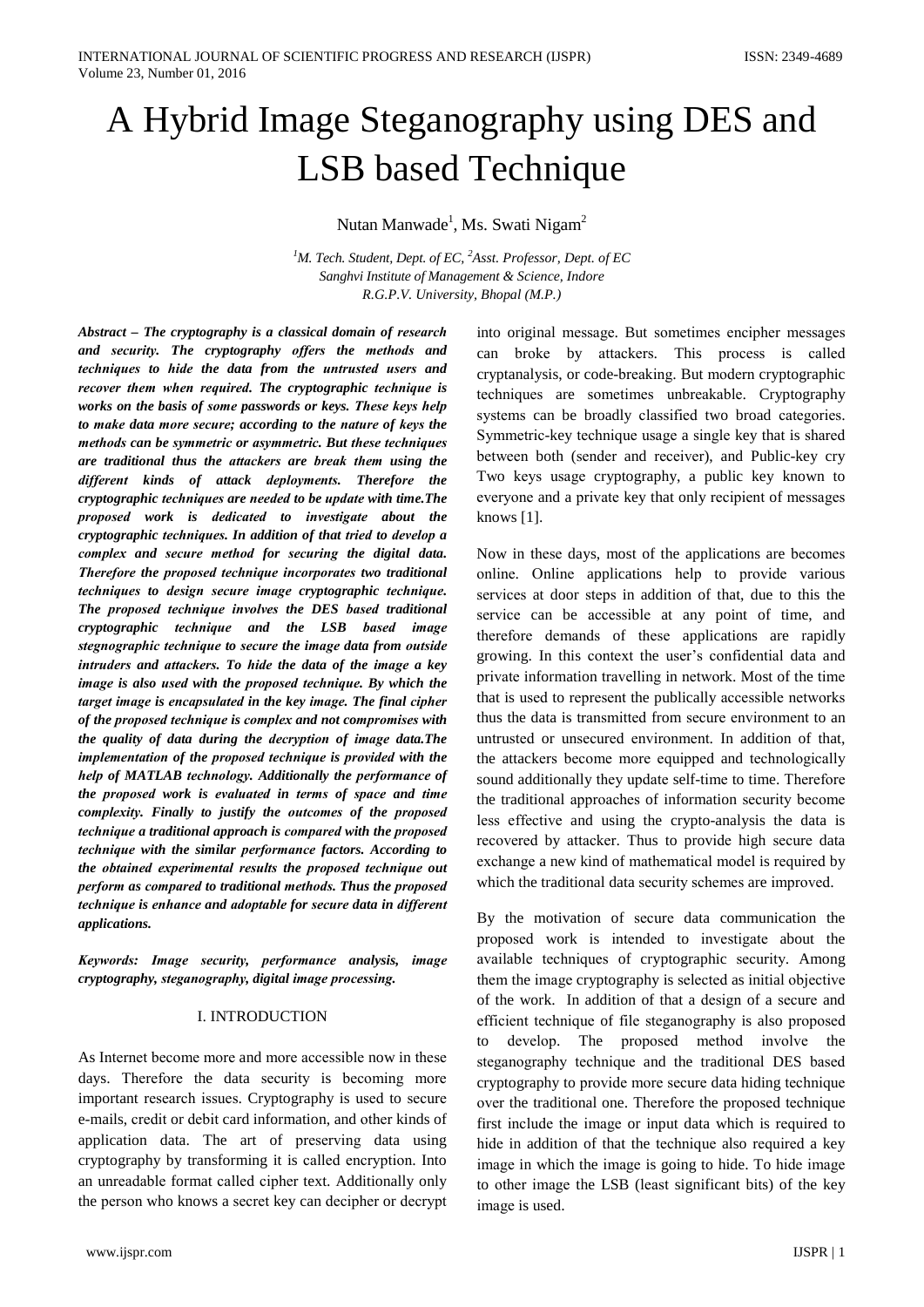## **II. PROPOSED WORK**

The proposed technique of image steganography is demonstrated and explained in this section. To understand the core concept of the proposed methodology the figure 1 and figure 2 helps.

## A. Encryption process

The encryption process is demonstrated using the figure 1. In this process first the input image is produced for hiding them in a key image. Therefore the original image bits are shifted at the right and the new image data is created for 4bit density. In further the key image is produced to the system, this key image is XORed with the 4bit image. The outcome of this stage is now processed using the DES (Data Encryption Standard).



Figure 1 encryption process

Thus with the image data which is XORed with the input image is produced to DES algorithm with a 64 bit key. By using the DES encryption a new cipher text is appeared. This data is further used for transmission.



Figure 2 decryption technique

## B. Decryption process

The proposed algorithm's decryption process is demonstrated using the figure 2. In this process the cipher text received from the sender is produced as input to the system. Now with the similar key and input cipher text the DES algorithm processes the data. The outcome of this process is now given to the input into an XOR pass. In this phase the key image and DES algorithm's output is consumed and new image data is prepared. That is not the complete information which is required, thus the data is processed with the left shift operator. The left shift technique produces the complete image. The complete image is the actual image which is transmitted by sender.

# C. Proposed Algorithm

The last section provides the understanding about the processes involved in the proposed cryptographic technique. This section provides the summarized steps of the process for both the required operations.

| Input: image to hide $I_h$ , 64 bit key $K_e$ , key image $I_k$ |  |  |  |  |
|-----------------------------------------------------------------|--|--|--|--|
| Output: cipher image C                                          |  |  |  |  |
| Process:                                                        |  |  |  |  |
| $I = readImage(I_h)$                                            |  |  |  |  |
| $I_{Rh} = RightShift(I)$                                        |  |  |  |  |
| $I_{\text{vor}} = I_{\text{Rh}} \bigoplus I_{\text{k}}$         |  |  |  |  |
| $C = DES$ . encrypt( $I_{\text{xor}}$ , $K_e$ )                 |  |  |  |  |
| Return C                                                        |  |  |  |  |



In the similar manner the proposed decryption algorithm is works to generate the original image.

| Input: cipher image C, 64 bit key $K_e$ , key image $I_k$ |  |  |  |
|-----------------------------------------------------------|--|--|--|
| Output: image hidden $I_h$                                |  |  |  |
| Process:                                                  |  |  |  |
| $C_i = ReadCipher(C)$                                     |  |  |  |
| $I_{xor} = DES.Decrypt(C_i, K_e)$                         |  |  |  |
| $I_{Rh} = I_{xor} \bigoplus I_k$                          |  |  |  |
| $I = leftShift(I_{Rh})$                                   |  |  |  |
| Return I                                                  |  |  |  |
| Table 2 proposed decryption                               |  |  |  |

# **III. RESULTS ANALYSIS**

After successfully implementation of the proposed image cryptographic technique, performance of proposed algorithm and traditional cryptographic algorithm is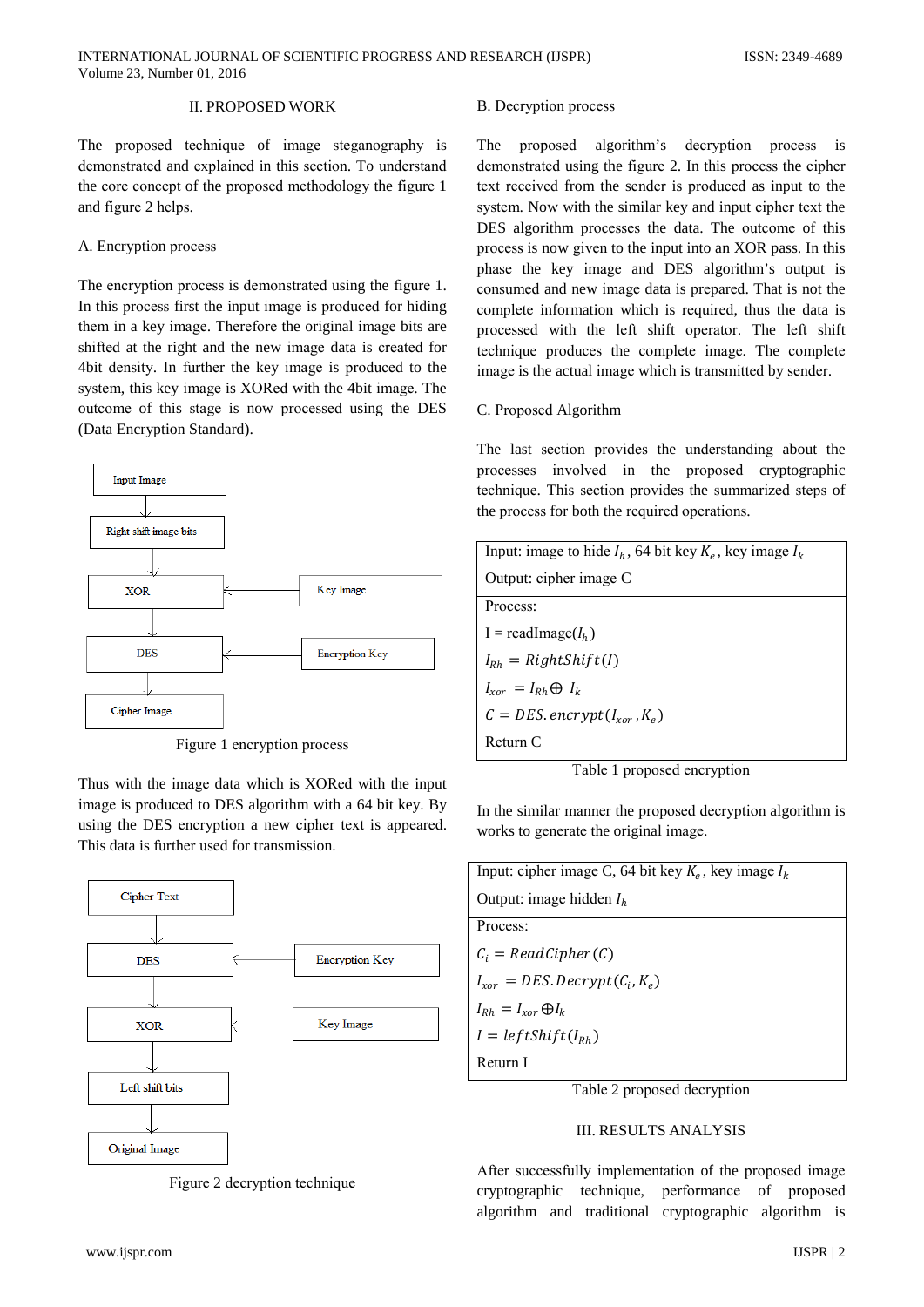evaluated and compared. The performance comparison of the implemented techniques is given using the below given parameters.

## A. Encryption time

The amount of time required to encrypt data using selected algorithm is known as encryption time. The comparative encryption time of both algorithms for cryptography is using given figure 3. In this diagram the  $X$  axis shows the file size (in terms of KB-kilobytes) of images used for experiments and the Y axis shows the amount of time consumed for encryption in terms of seconds.



Figure 3 Time consumption in encryption

According to the performance of the traditional algorithm (represented using red line) consumes large time as compared to the proposed technique (given using blue line). Additionally with increasing size of data the time consumption is increase of traditional technique more rapidly as compared to proposed method. Therefore the proposed technique is more efficient as compared to traditional technique.



Figure 4 Time consumed in decryption

#### B. Decryption time

The amount of time required to recover the original image from the encipher image is termed as decryption time. The comparative time consumption of both the technique is represented using figure 4. In this diagram the performance of proposed technique is using the blue line and the red line shows the performance of traditional algorithm. For demonstration of the performance X axis contains the size of images on which experiments are performed that is given in terms of KB and Y axis shows the time in terms of seconds. The evaluated performance of the techniques shows the proposed algorithm is much efficient than the traditional method of cryptography in terms of time complication. Therefore the proposed technique is much adoptable as compared to the technique described in [1].

#### C. Encryption space complexity

The size of main memory required to achieve the implemented encryption algorithms is termed as encryption space complexity.Shows the comparative performance of the both algorithms for the space complexity of encryption in figure 5.



Figure 5 memory usage during encryption

For results confirmation the shows the different experiments performed with the system in x axis and the Y axis shows the memory consumption in terms of kilobytes during encryption. In order to show the performance of proposed algorithm the blue line is used and the red line is used to shows the performance of traditional algorithm. According to the given results most of the time the memory consumption in are much similar in both algorithm but sometimes that is increases unexpectedly. In addition the complexity of the space in algorithms are increases with the increasing size of experimental images. Therefore the proposed algorithm is much adoptable due to constant memory consumption.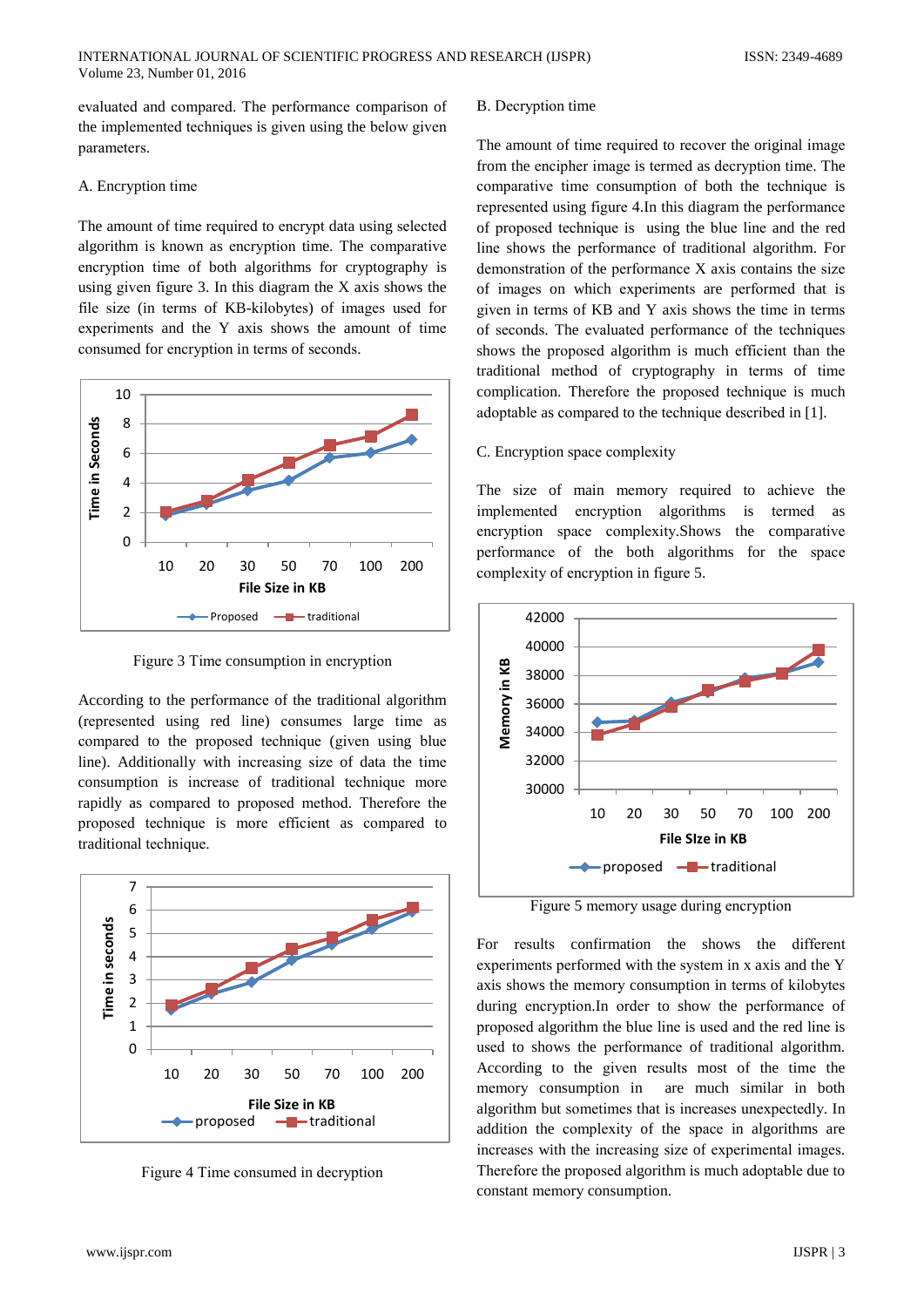#### D. Decryption space complexity

The memory consumed during the decipher or recovery of original algorithm is termed here as the decryption space complexity. The comparative results of the space complexity is given using figure 6 in this diagram the amount of memory used is given in terms of kilobytes using Y axis and the X axis shows the different experiments performed with the system. The performance of the proposed algorithm is given here using blue line and the traditional system is represented using the red line. According to the given results the proposed cryptographic technique consumes less memory and in consistent manner as compared to the traditional algorithm. Thus proposed technique is much adoptable as compared to traditional technique.



Figure 6 memory usage during decryption

#### E. PSNR (peak signal to noise ratio)

The peak signal-to-noise ratio measure the PSNR between two images. This ratio is often used to measure the quality between the original and a compressed image. Higher the PSNR means better the quality of the compressed or reconstructed image. The PSNR value can be calculated as:



Figure 7 PSNR ratio

Peak signal to noise ratio of both the techniques for image stegnographic technique is given using figure 7. In this diagram the X axis shows the experimental file size and the Y axis shows the obtained PSNR ratio. The figure contains the red line to show the performance of the traditional approach and Y axis contains the performance of the proposed technique. The amount of computed PSNR is fluctuating with the image quality therefore that is not depends on the image size that is depends on the quality of image.

#### **IV. CONCLUSIONS**

The proposed work is intended to design and develop an enhanced technique of image cryptography. Therefore a LSB substitution based technique is proposed in this work. This chapter provides detailed conclusion of the work performed. In addition of that the future extension of the proposed work is also provided.

#### A. Conclusion

Security is a primary need of the digital data, different kinds of attacks and malicious programs can harm the data. In addition of that during the network transmission the data is also suspected to be stolen. Therefore different kinds of security techniques are implemented for enhancing the security of the digital data. In various security techniques the cryptography is popular and classical approach of data security. In this presented work the image cryptography is studied in detail and a new security technique using the steganography and data cryptography is proposed. The proposed cryptographic technique is hybrid technique which combines the efforts of both cryptography and steganography. Therefore the technique promises to provide more secure data exchange as compared to single technique implementation of image data security.

In the proposed technique two image are required first the image which is required to hide and the second image on which the data is required to be hide. The primary image is processed first and their image bits are first right shifted. This process is performed for 4 bit shift. After that the key image on which the data is going to be hiding is XOR with the new image data of 4 bit. Now the DES algorithm is implemented to improve the strength of the generated data cipher. The final outcome of the data is used for network transmission or other task. Similarly the decryption operation required to recover the original data, thus during the decryption the DES algorithm is used to decipher with a 64 bit key. In next the XOR is performed with the key image and finally the left shift operation is performed for producing the actual image. The implementation of the proposed cryptographic technique is performed using MATLAB tool and the performance of the implemented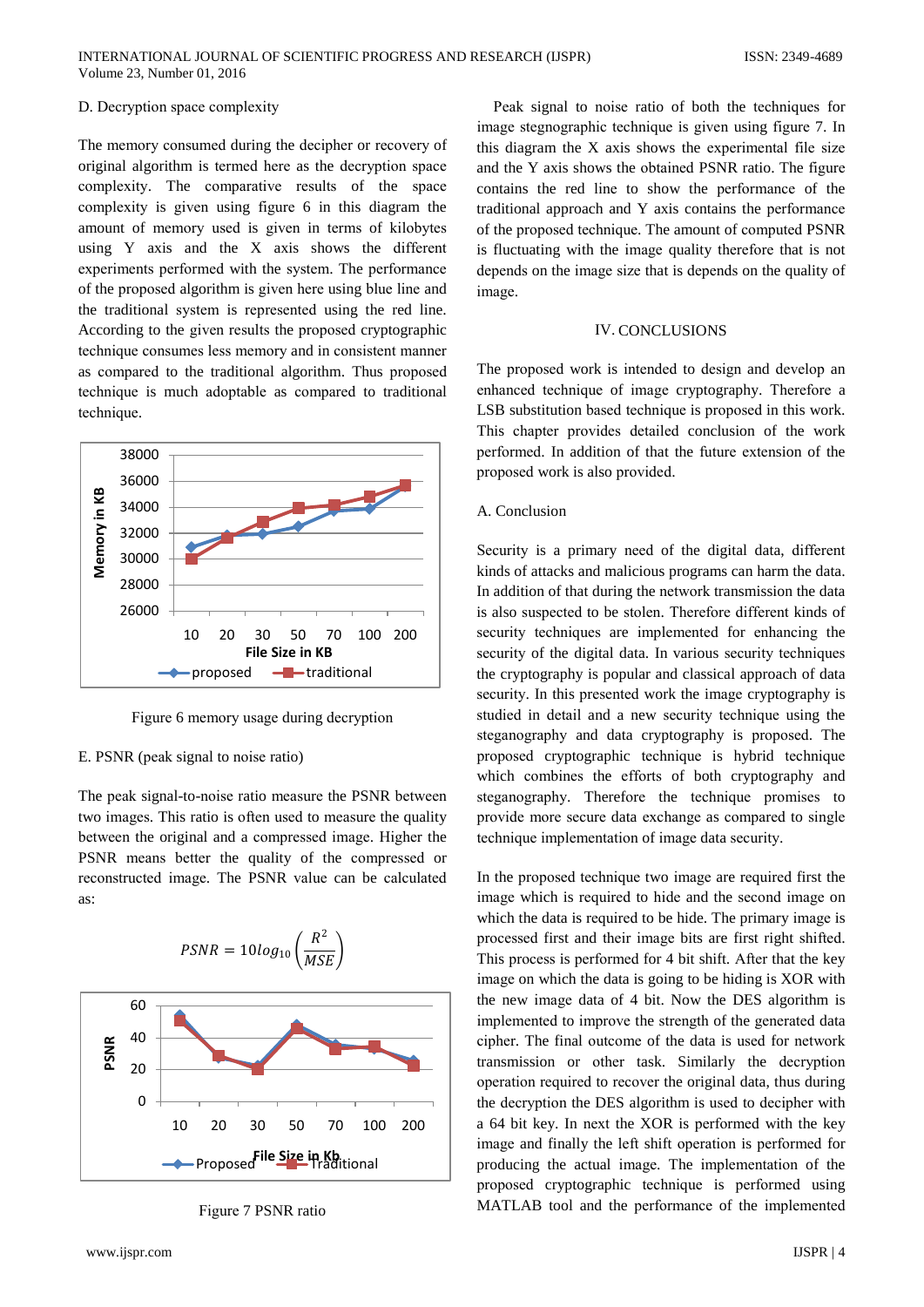system is computed. The performance of the implemented technique is compared with the traditional LSB based stegnographic technique. The comparative performance summary is given using the table 3.

| S. No. | Parameters                     | Proposed | Traditional |
|--------|--------------------------------|----------|-------------|
|        | Encryption time                | Low      | High        |
| 2      | Decryption time                | Low      | High        |
| 3      | Encryption space<br>complexity | Low      | High        |
| 4      | Decryption space<br>complexity | Low      | High        |
| 5      | <b>PSNR</b>                    | High     | Low         |

Table 3 performance summary

According to the obtained results the proposed technique is found adoptable in resource consumption in addition of that using the PSNR values that is found the technique also not compromises with the image quality. Therefore the technique is adoptable and efficient for image cryptography and steganography.

B. Future work

In this presented work the key aim is to combine two different cryptographic techniques for data security, and enhance the safety in stegnographic method with less information consumption. That  $\mathbf{i}$ s accomplished successfully; in near future the proposed work is enhanced more for improving the cipher generation complexity enhancement to reduce the different kinds of attack effects.

#### **V. REFERENCES**

- SrilakshmiInuganti, [1] VeerrajuGampala, SatishMuppidi, "Data Security in Cloud Computing with Elliptic Curve Cryptography", IJSCE ISSN: 2231-2307, Volume-2, Issue-3. July 2012
- [2] NadeemAkhtar, Shahbaaz Khan, PragatiJohri, "An Improved Inverted LSB Image Steganography", 978-1-4799-2900-9/14/\$31.00 ©2014 IEEE
- [3] Dorothy Elizabeth Rob, ling Denning, "Cryptography and Data Security". http://faculty.nps.edu/dedennin/publications/Denning-CryptographyDataSecurity.pdf
- [4] Clerk Maxwell. "Digital image representation". http://pippin.gimp.org/image\_processing/chap\_dir.htm
- [5] Sian-Jheng Lin and Wei-Ho Chung, Member, IEEE, "A Probabilistic Model of Visual Cryptography Scheme With

Dynamic Group", IEEE Transactions On Information Forensics And Security, Vol.7, No.1, February 2012

- [6] SankalpPrakash, MridulaPurohit, "Applied Hybrid Cryptography  $in$ Key-pair Generation  $\alpha$ **RSA** implementation", Applied Hybrid Cryptography in Key-pair Generation of RSA implementation IJICCT-JUL 2013; Vol  $1.$ Issue  $1:$
- [7] ChaitaliHaldankar, Sonia Kuwelkar, "Implementation Of AES And BLOWFISH Algorithm", International Journal of Research in Engineering and Technology, Volume: 03 Special Issue: 03 | May-2014 | NCRIET-2014
- [8] Norman D. Jorstad, Landgrave T. Smith Jr, "Cryptographic Algorithm Metrics", Directorate for Freedom of Information and Security Review (OASD-PA) Department of Defense, January 1997
- [9] E. Thambiraja, G. Ramesh, Dr. R. Umarani, "A Survey on Various Most Common Encryption Techniques". International Journal of Advanced Research in Computer Science and Software Engineering, Volume 2, Issue 7, July 2012
- [10] Mr. ROHITH S, Mr. VINAY G, "A Novel Two Stage Binary Image Security System Using (2, 2) Visual Cryptography Scheme", IJCER | May-June 2012 | Vol. 2 | Issue No.3 | 642-646
- [11] Lahieb Mohammed Jawad and Ghazali Bin Sulong, "A Review of Color Image Encryption Techniques", IJCSI International Journal of Computer Science Issues, Vol. 10. Issue 6, No 1, November 2013
- [12] Wang Yu, "The LSB-based High Payload Information Steganography", International Conference on Mechatronics, Electronic, Industrial and Control Engineering (MEIC 2015), 2015 The authors - Published by Atlantis Press
- [13] NadeemAkhtar, PragatiJohri, Shahbaaz Khan, "Enhancing the Security and Quality of LSB based Image Steganography", 5th International Conference  $\alpha$ Computational Intelligence and Communication Networks, 978-0-7695-5069-5/13, 2013 IEEE
- [14] MamtaJuneja and Parvinder Singh Sandhu, "Improved LSB based Steganography Techniques for Color Images in Spatial Domain", International Journal of Network Security, Vol.16, No.6, PP.452-462, Nov. 2014
- [15] P. Manimegalai, K.S.Gomathi, D.Ponniselvi, M.Santha, "The ImageStegnography and Steganalysis Based on Peak-Shaped Technique for MP3 Audio and Video", IJCSMC, Vol. 3, Issue. 1, January 2014, pg. 300 - 308
- [16] Der-Chyuan Lou, Chen-Hao Hu, "LSB steganographic method based on reversible histogram transformation function for resisting statistical steganalysis", Information Sciences, 2011 Elsevier Inc.